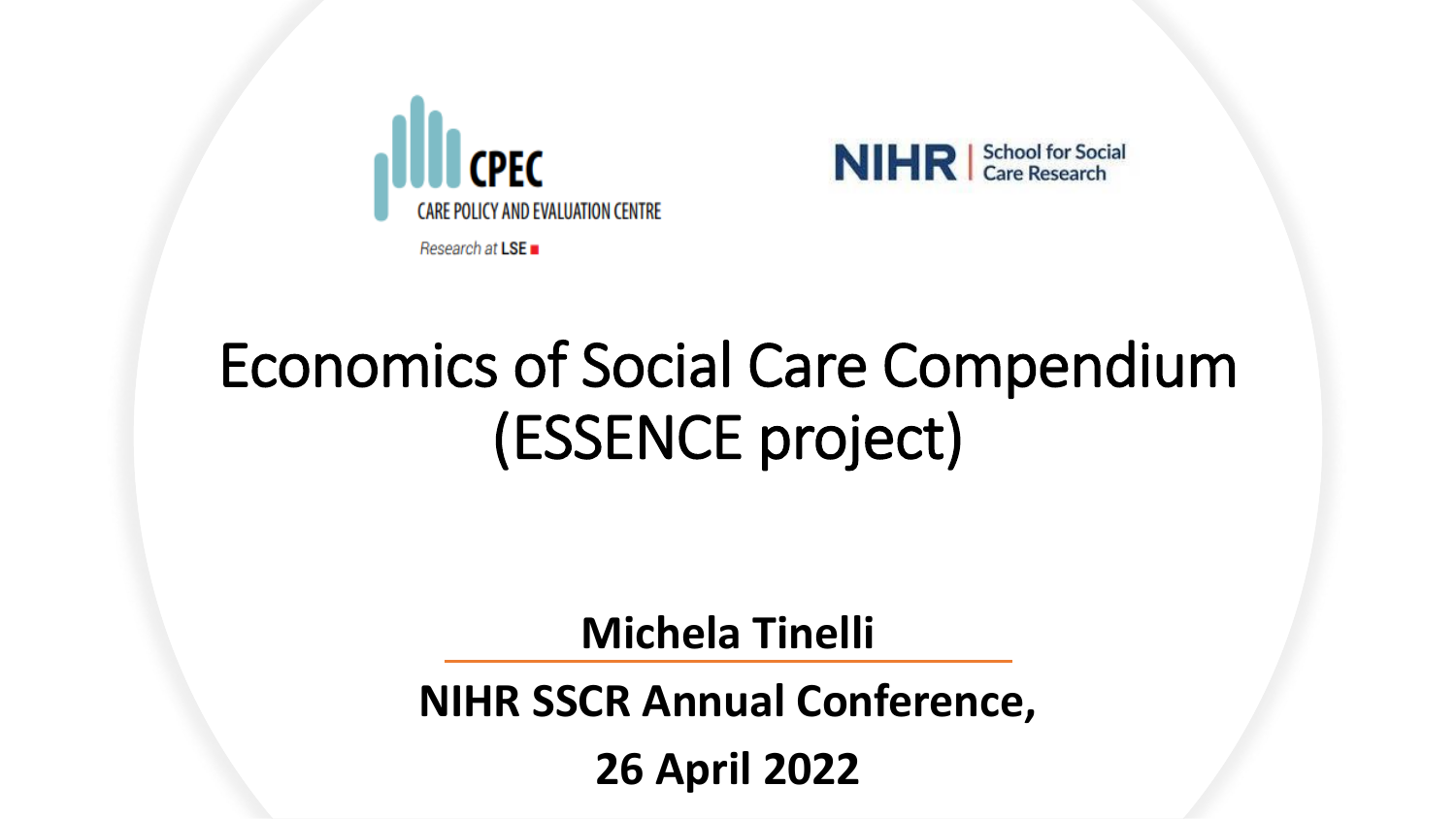## ESSENCE Project

THE ESSENCE PROJECT

HOME

**NEWS** 



CONTACT

**Q** SEARCH

#### **Aims:**

1. Gather economic evidence on adult social care.

2. Make it available in a form that supports decision making.

3. Improve understanding of economic evaluation through training and learning materials.

4. Identify adult social care interventions where new economic evidence might be generated.

**Economics of Social Care Compendium** 

**ESSENCE** 

Examining the economic case for a range of adult social care interventions

#### There are several ways that you can contribute to the project:

- Sharing relevant research published and underway
- Giving feedback on the ESSENCE Toolkit
- Providing expert advice
- Promoting use of the ESSENCE toolkit and of economic evaluation for decision-making more broadly
- Organising new training events



ABOUT . WHO's WHO . ESSENCE TOOLKIT

#### **NIHR School for** Social Care Research



**www.essenceproject.uk**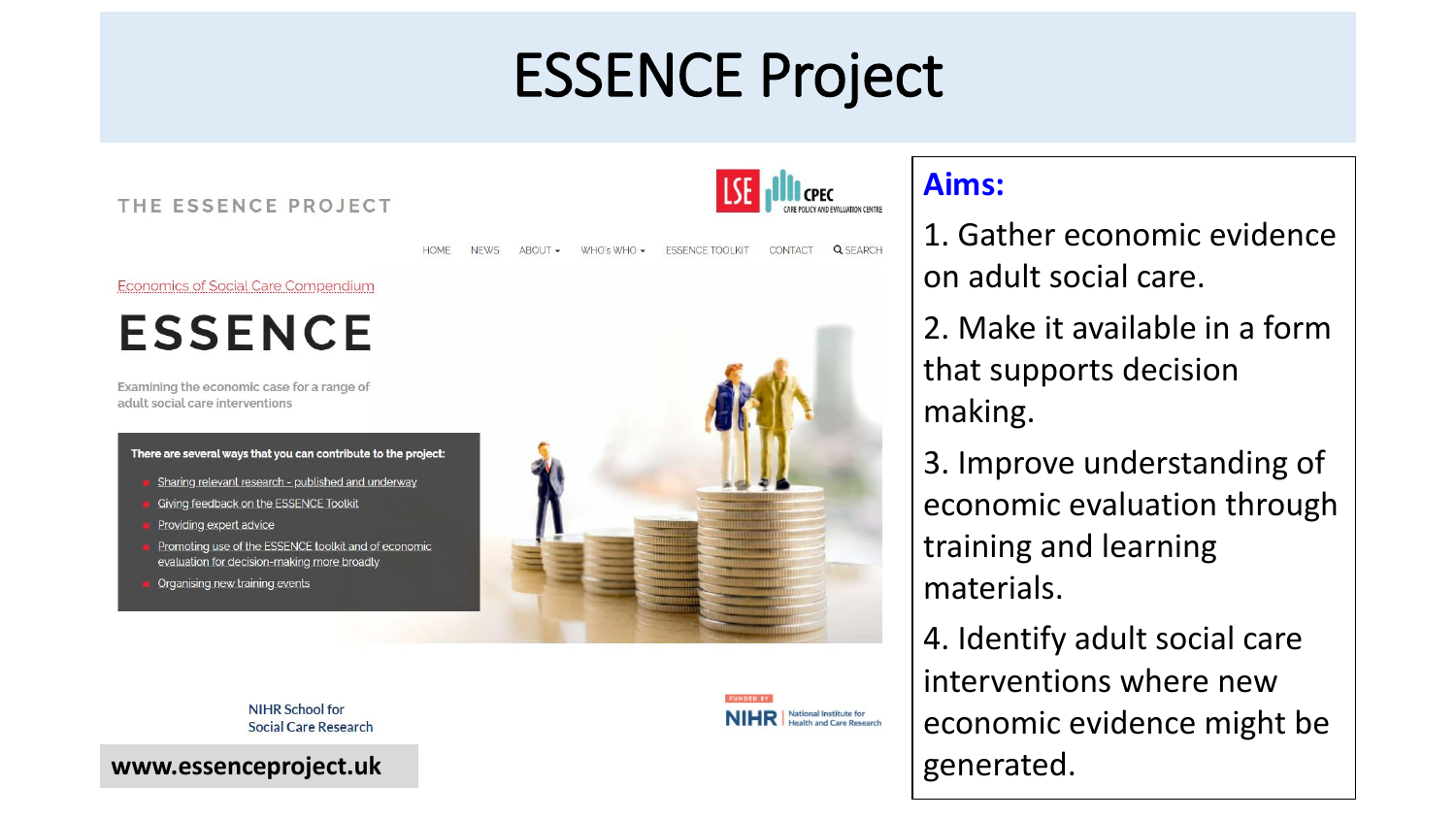## Current state of the database and next steps

- **First phase** completed April 2019
- **New study (ESSENCE-2)** started June 2020 (duration: 3 years)
- **The team:** Martin Knapp (PI), Michela Tinelli, Annette Bauer, Helen Weatherly (York), Ben Schlaepfer, Magdalena Walbaum, Andrea Ferrante.
- **Aims:** to build on the ESSENCE Toolkit to continue to help decision-makers to make better use of resources in three ways:
	- to find economic evidence and make it available and accessible
	- to support capacity-building in adult social care
	- to identify gaps in the evidence base (and maybe fill some of them)
- **Current focus**: adult social care (but planning to do more in the children's area)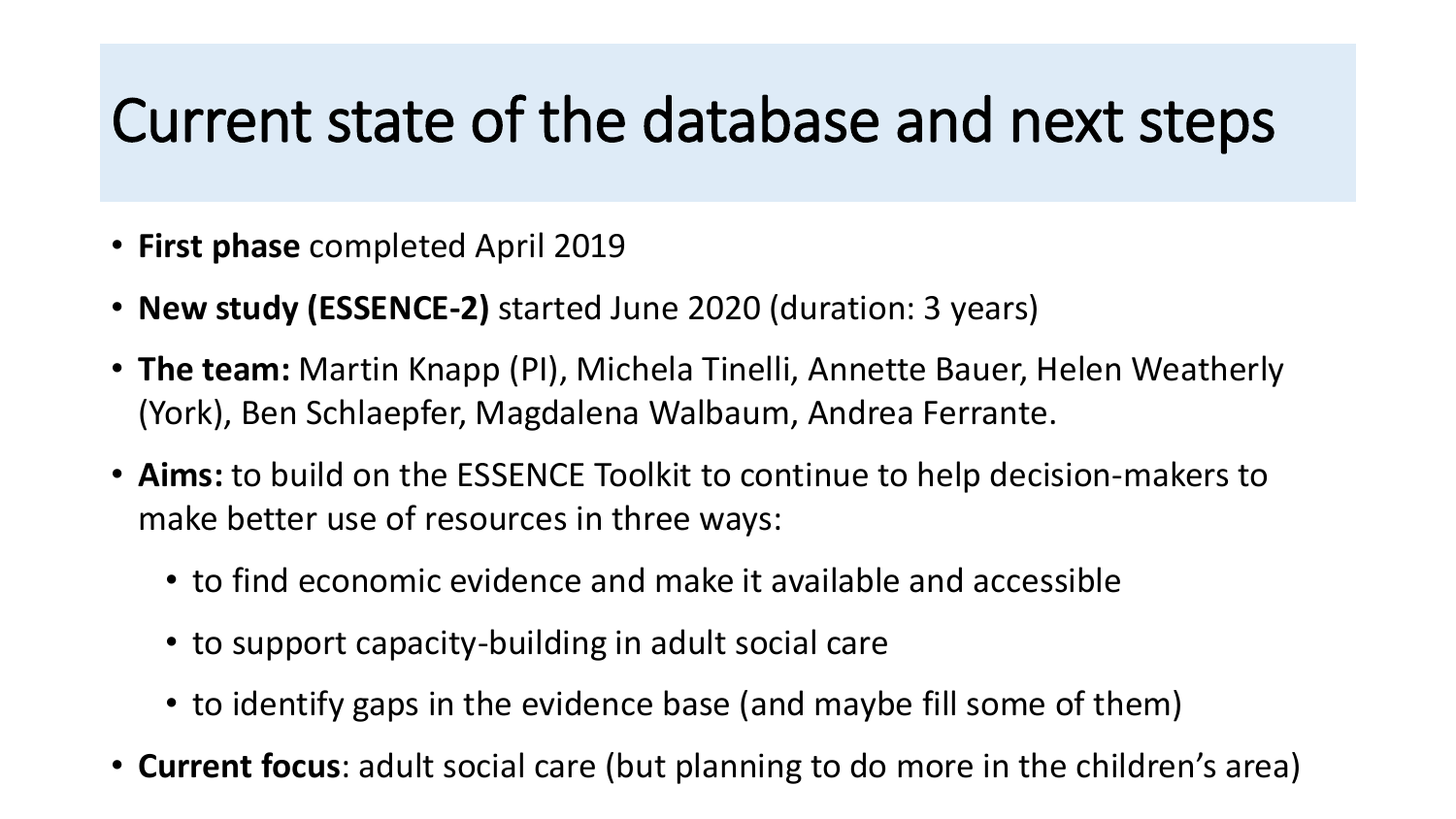### How does the ESSENCE project work?

- Evidence searches are undertaken across a number of databases (e.g. SSCR projects, NICE guidelines, SCIE, etc).
- Evidence is selected for inclusion through an iterative process with the support of our experts.
- **Three components of the ESSENCE toolkit are available online:**
	- **1. Individual case summaries** written in non-technical language;
	- **2. Searchable database**;
	- **3. Glossary of terms** and **other useful resources** (training, publications, etc).

#### **All the work is completed with support from experts, particularly the Advisory Group**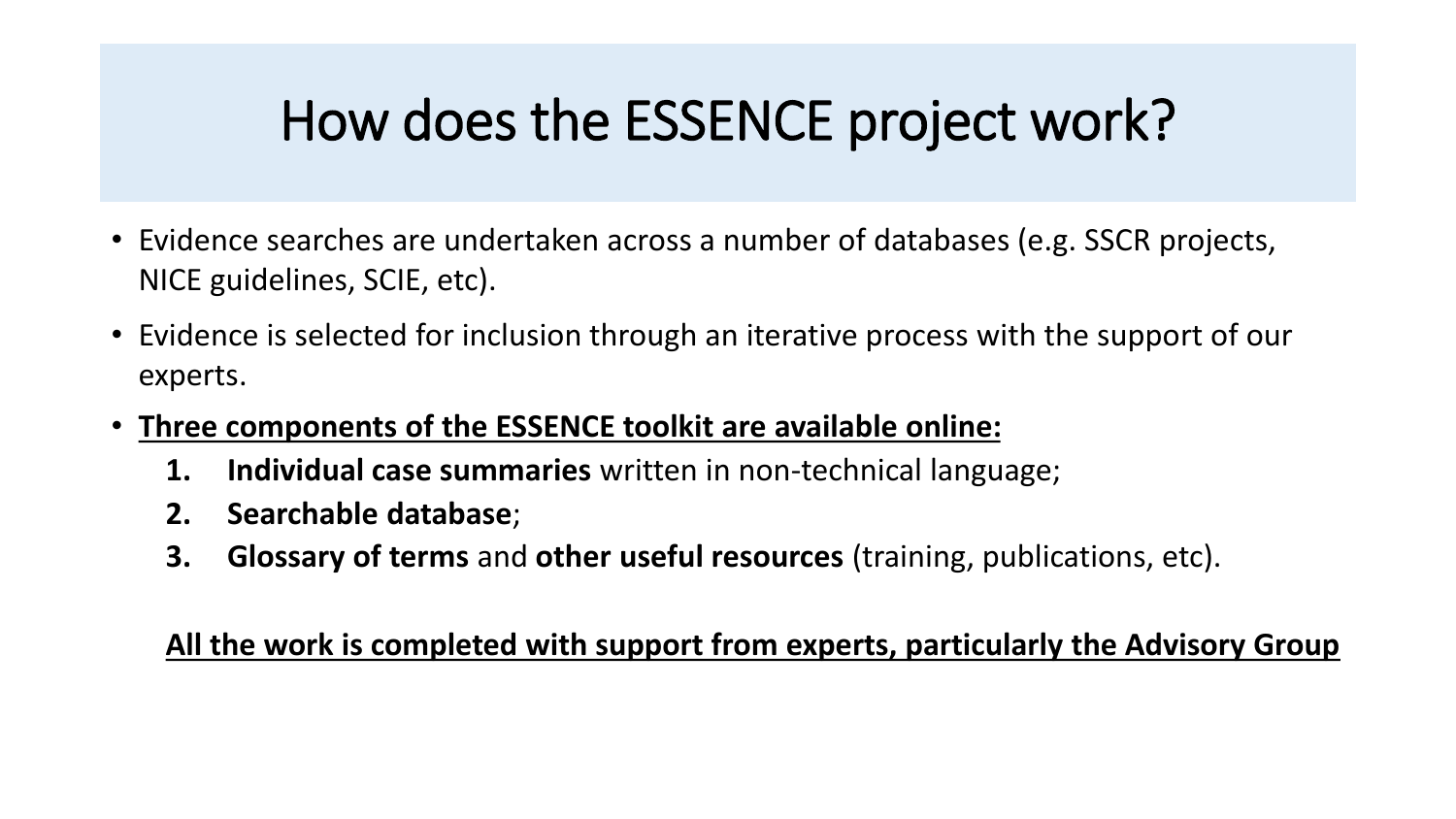### How the project will contribute to identify resource needs

#### **Search for evidence**

- We look for studies that measured cost with any degree of breadth:
	- very narrow (resources needed to organise and operate the intervention) or
	- covering all social and health care services
	- covering the whole societal impact.

#### **Organising framework**

• We seek to cover as many social care interventions as possible, and for all groups of people who draw on social care support.